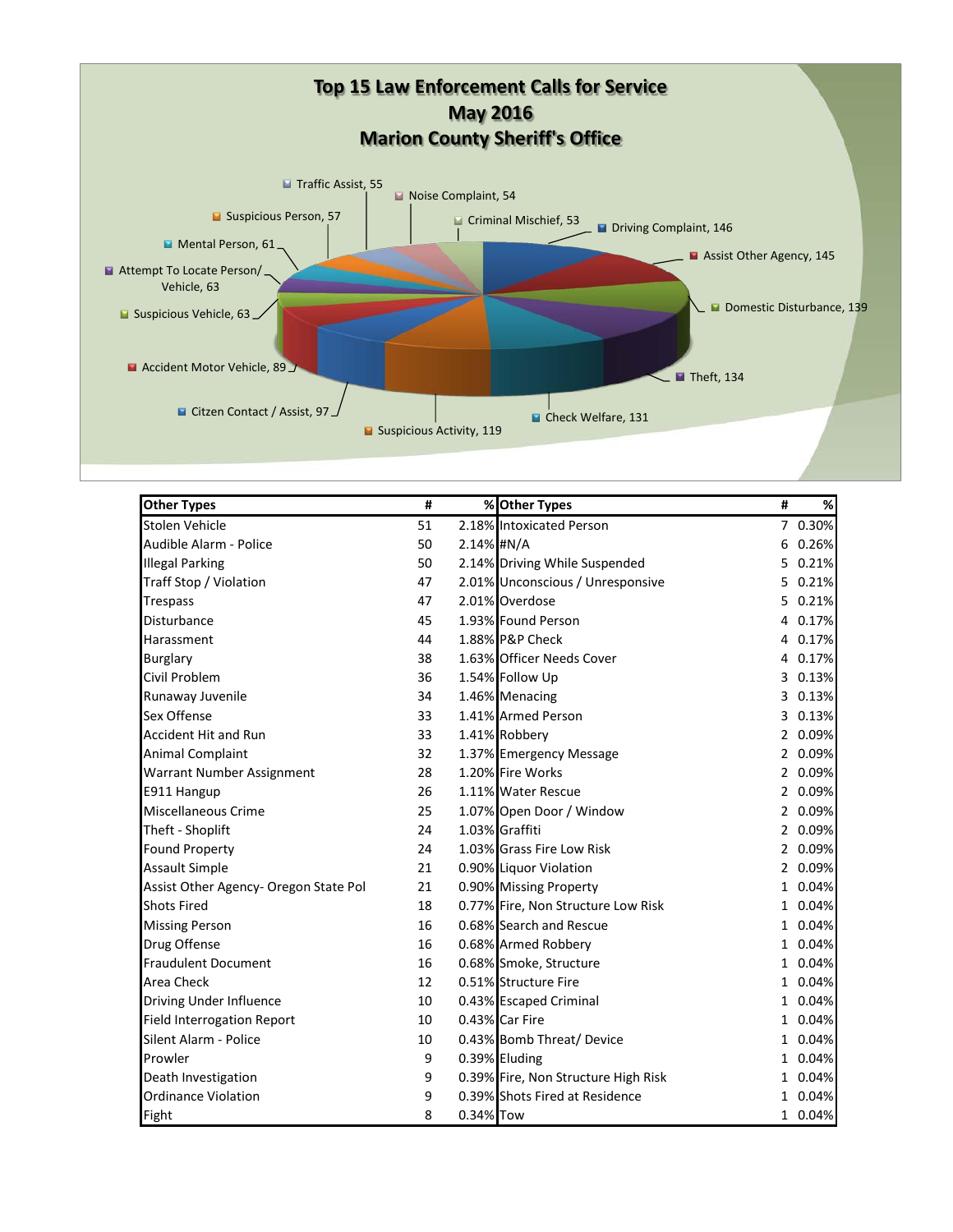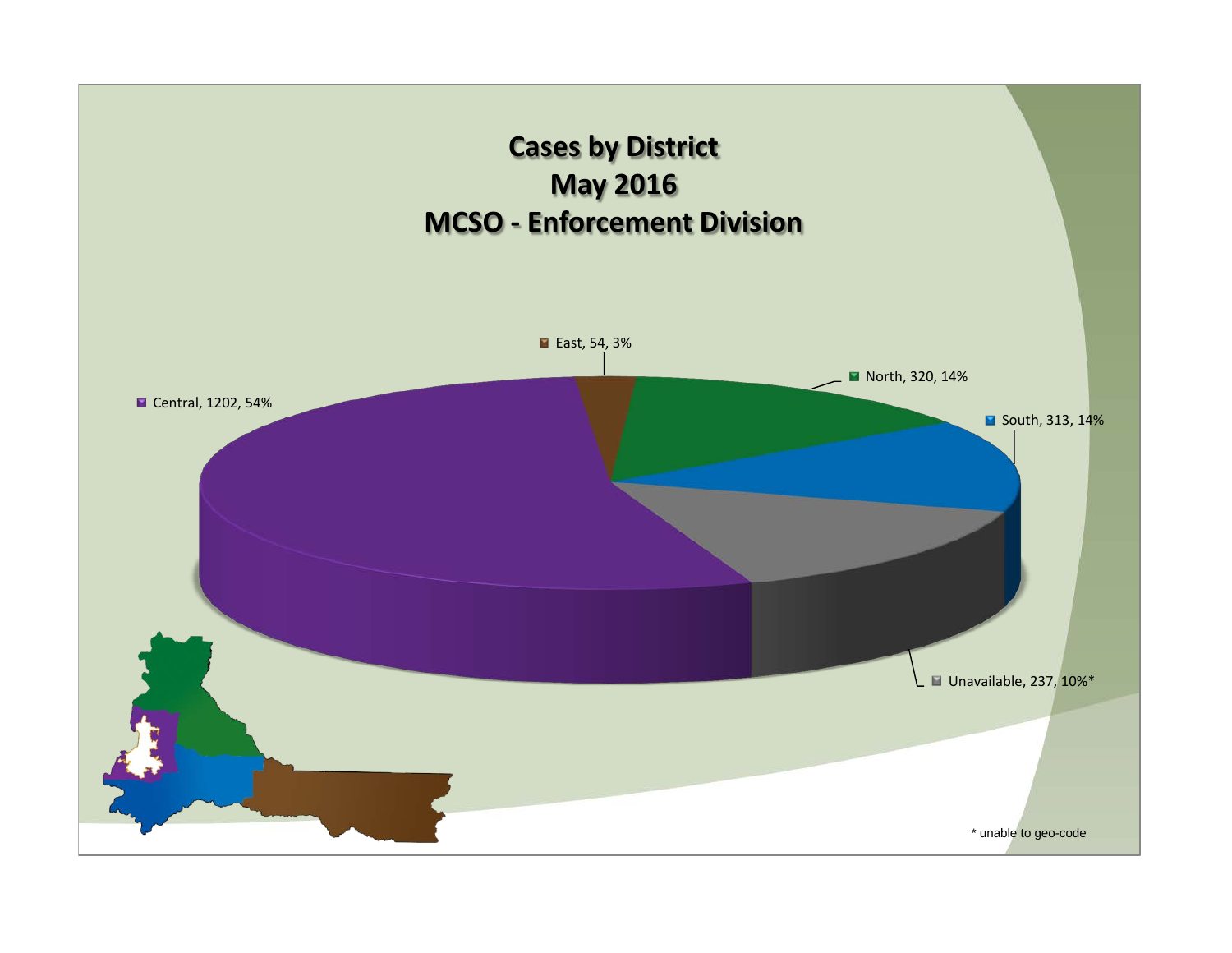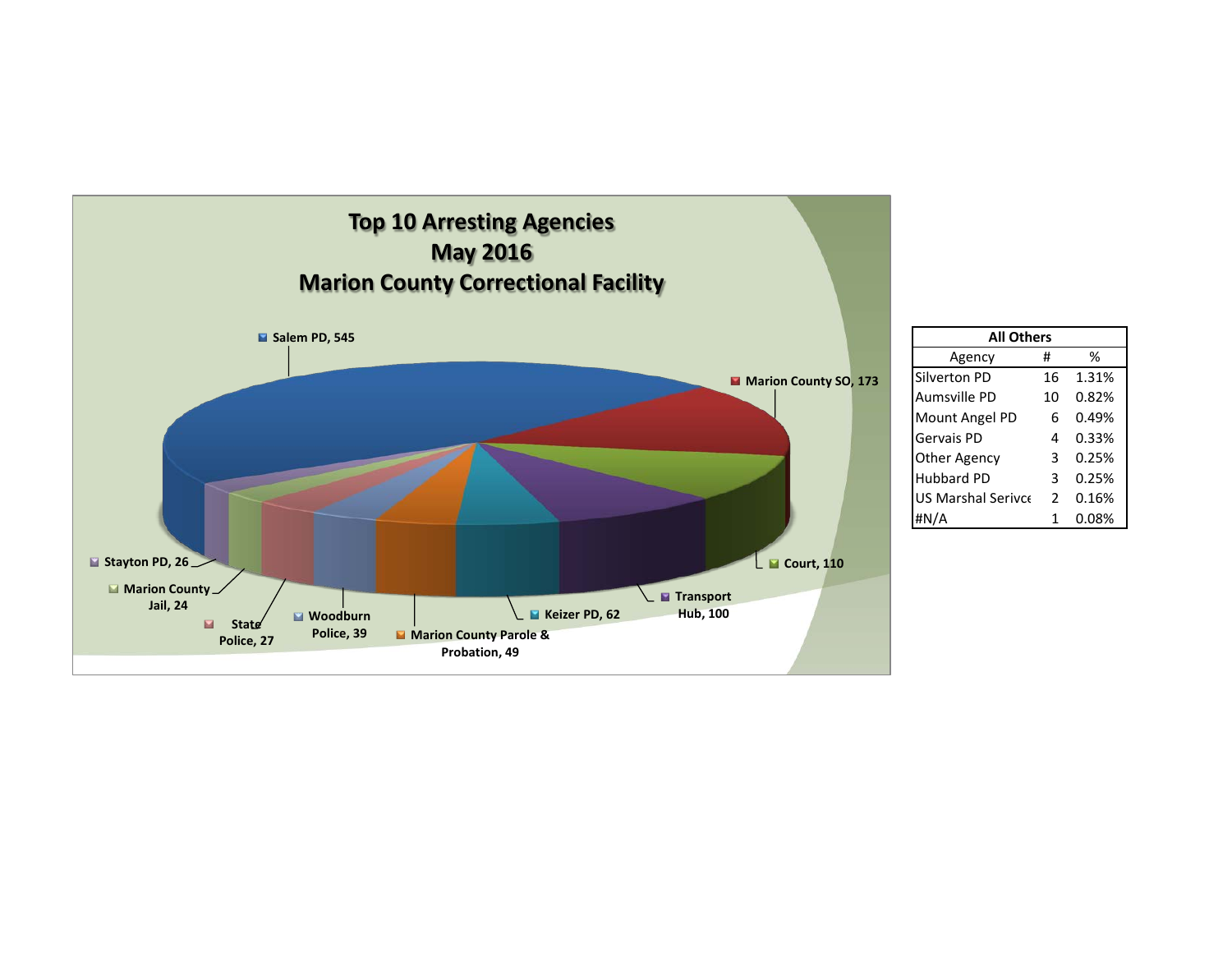

| <b>All Others</b>        |    |   |                               |   |      |
|--------------------------|----|---|-------------------------------|---|------|
| Charge                   | #  | % | <b>Charge</b>                 | # | ℅    |
| <b>Driving Offense</b>   | 13 |   | 3.1% Kidnapping               | 5 | 1.2% |
| Trespass                 | 12 |   | 3.0% Fraud                    | 4 | 1.0% |
| Publicorder Offense      | 12 |   | 2.9% Homicide                 | 3 | 0.8% |
| <b>Burglary</b>          | 12 |   | 2.8% Endangerment of a Minor  | 2 | 0.4% |
| Stalking or Intimidation | 9  |   | 2.1% Fish/Animal/Game Offense | 1 | 0.2% |
| <b>Criminal Mischief</b> | 8  |   | 1.9% Arson                    | 1 | 0.2% |
| Robbery                  | 5  |   | 1.2% Forgery                  | 1 | 0.2% |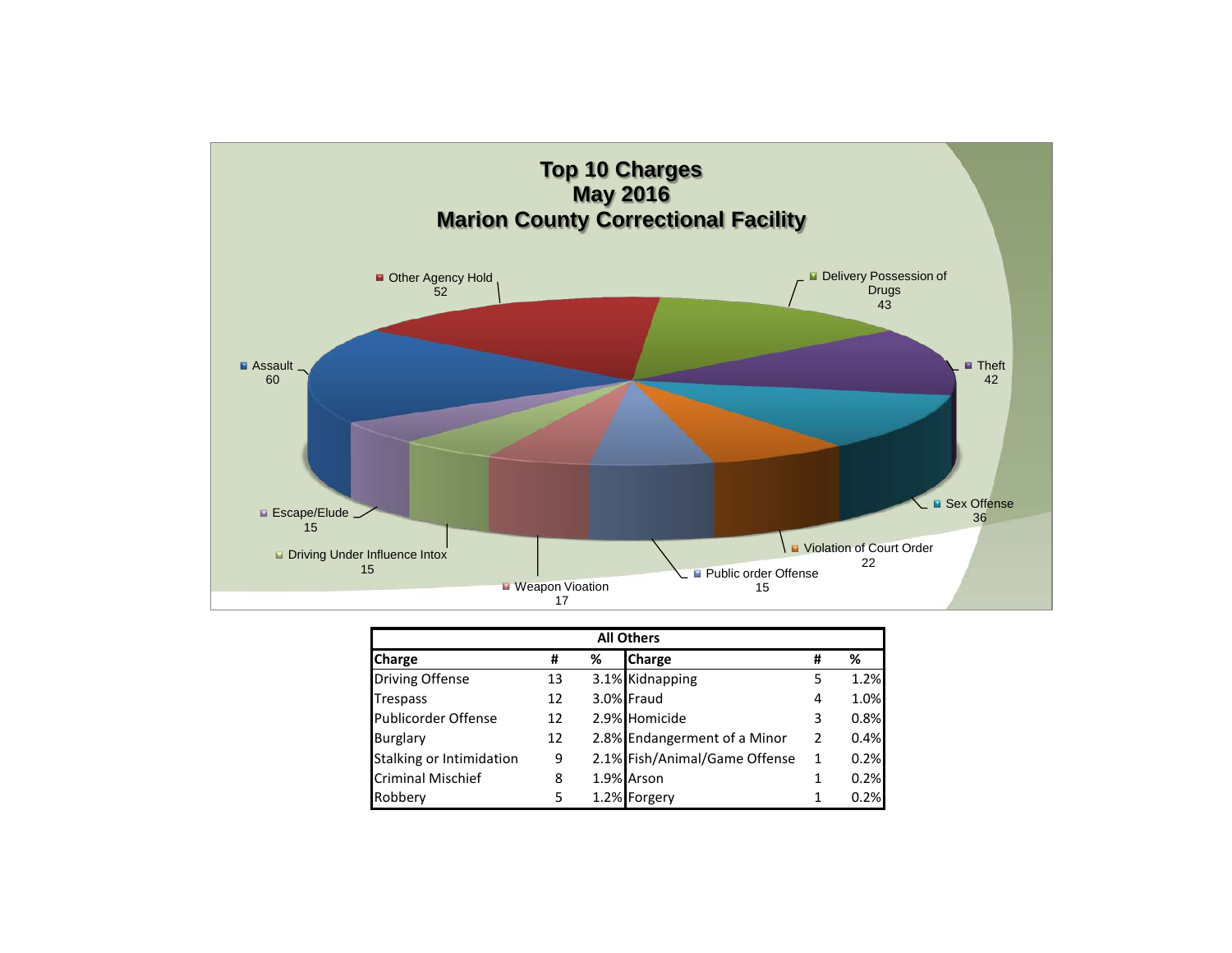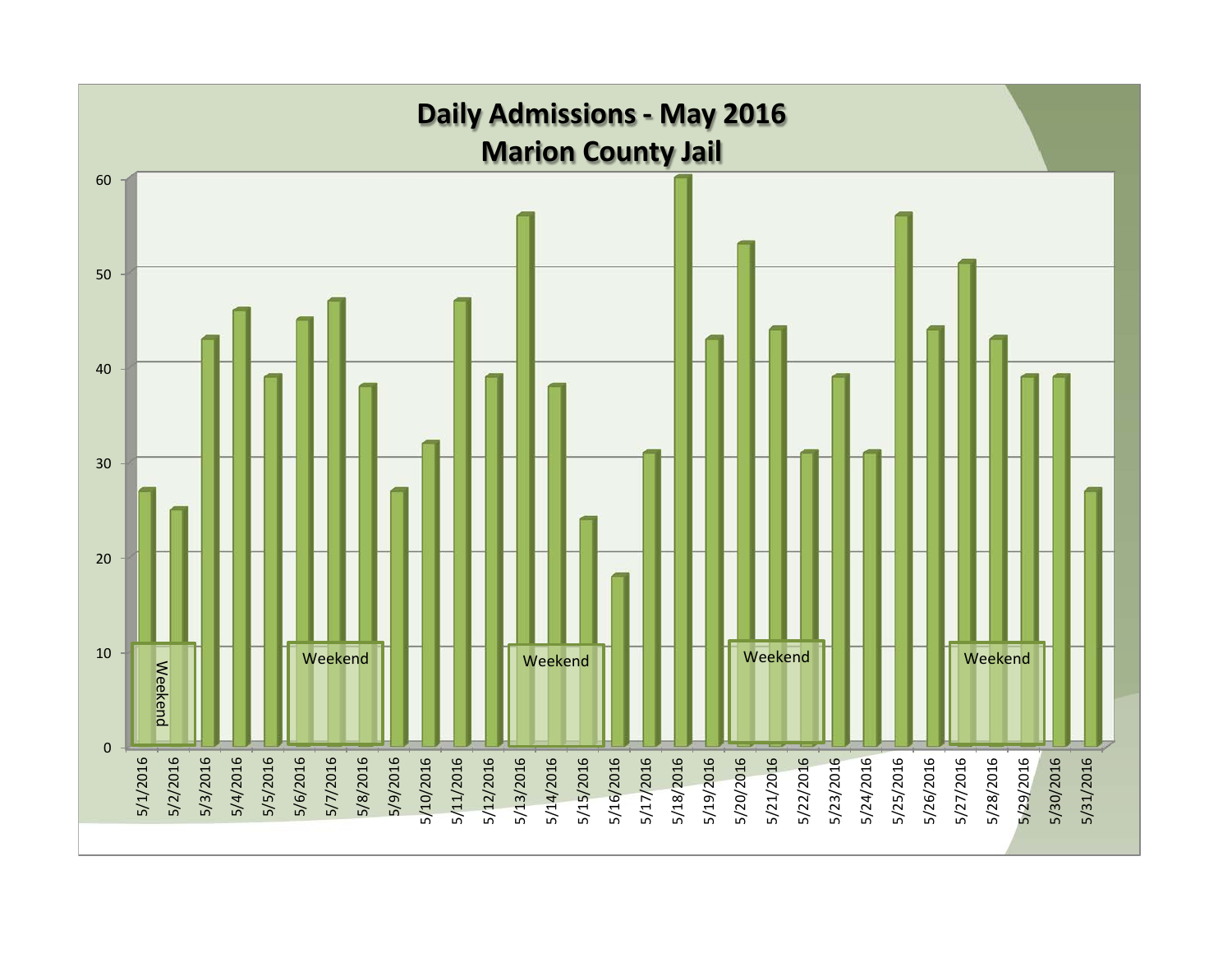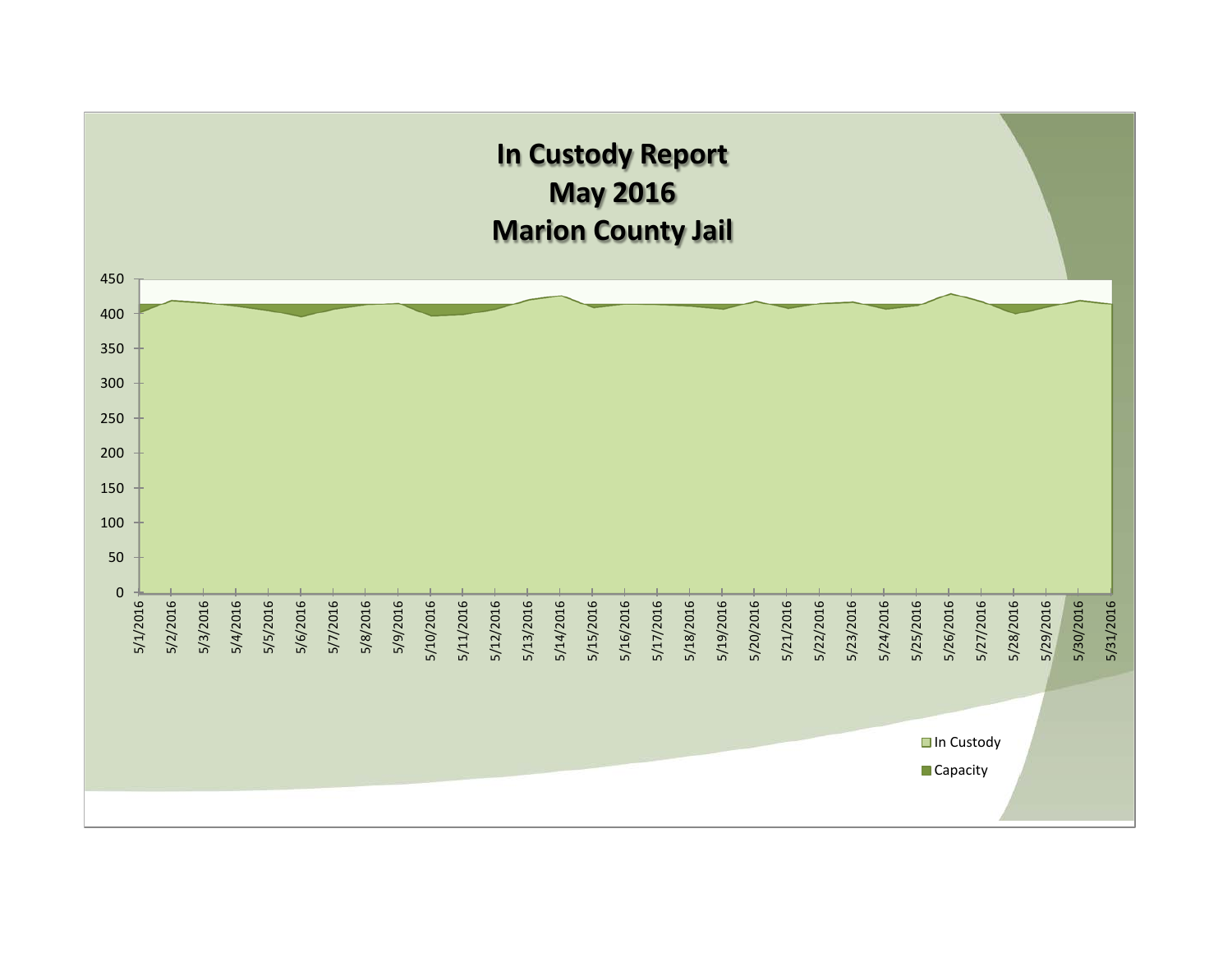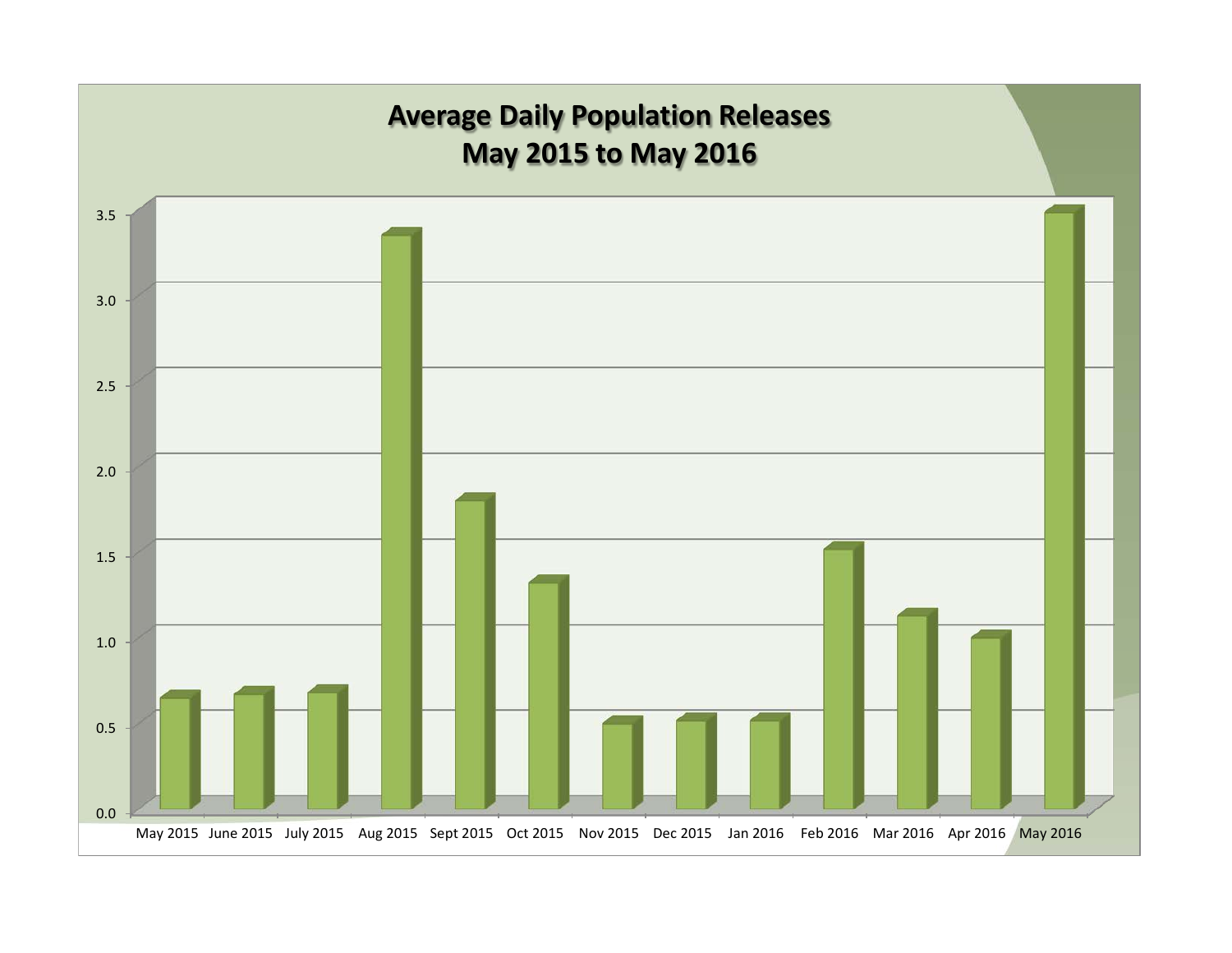

| <b>All Others</b>                      |    |       |                                  |   |      |
|----------------------------------------|----|-------|----------------------------------|---|------|
| <b>Type</b>                            | #  | %     | Type                             | # | %    |
| <b>MOTION</b>                          | 17 |       | 2.4% TEMPORARY PROTECTION ORDER  |   | 0.4% |
| <b>SUMMONS AND COMPLAINT</b>           | 13 |       | 1.8% SUMMONS-DELINQUENCY         |   | 0.3% |
| <b>WRIT OF GARNISHMENT</b>             | 6  |       | 0.8% TEMPORARY RESTRAINING ORDER |   | 0.3% |
| <b>JORDER RENEWING RESTRAINING ORD</b> | 5  |       | 0.7% SUMMONS                     |   | 0.1% |
| <b>STALKING PROTECTION ORDER</b>       | 4  | 0.6%I |                                  |   |      |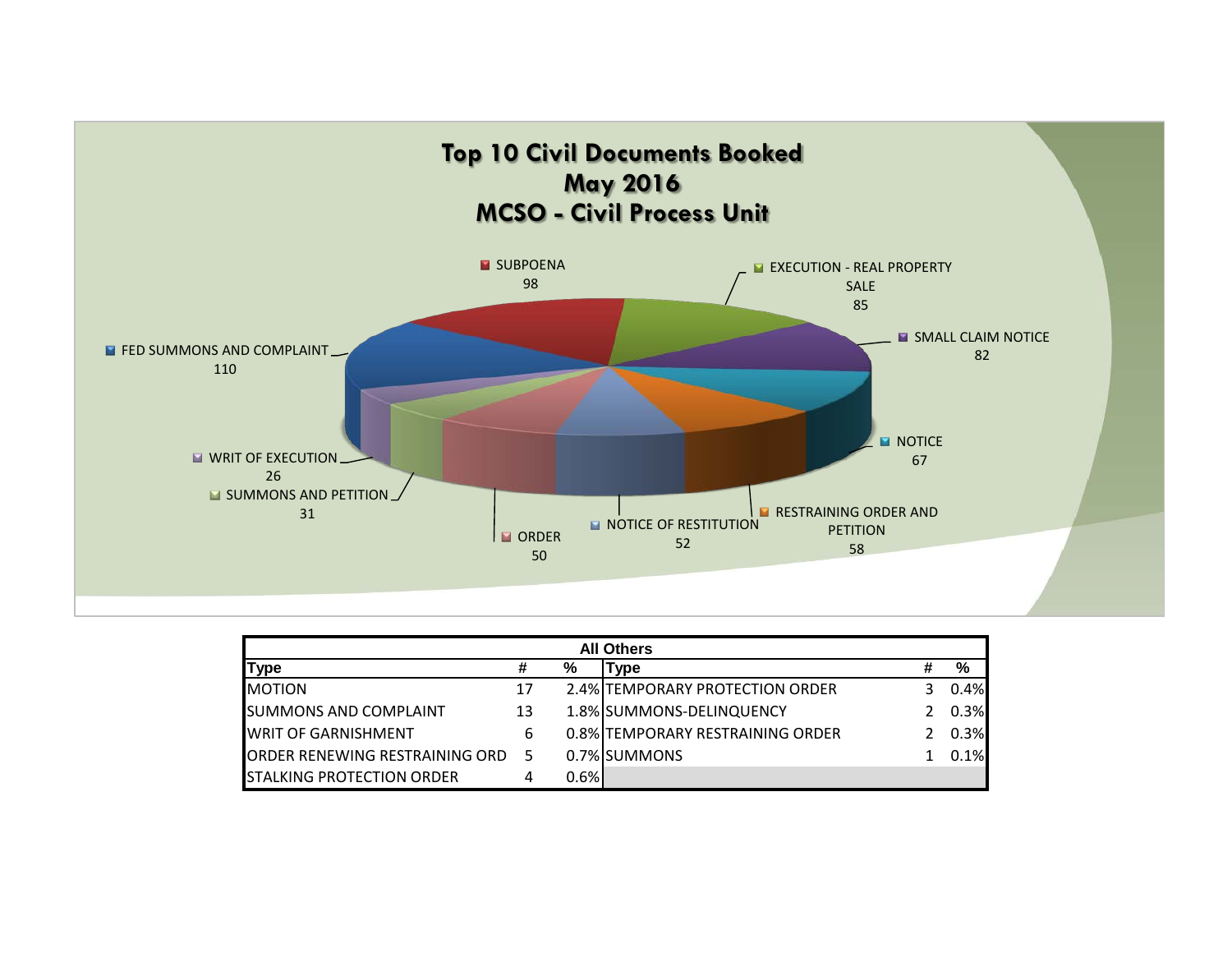## **Judicial Security Trials and Hearings June 2015 - May 2016**

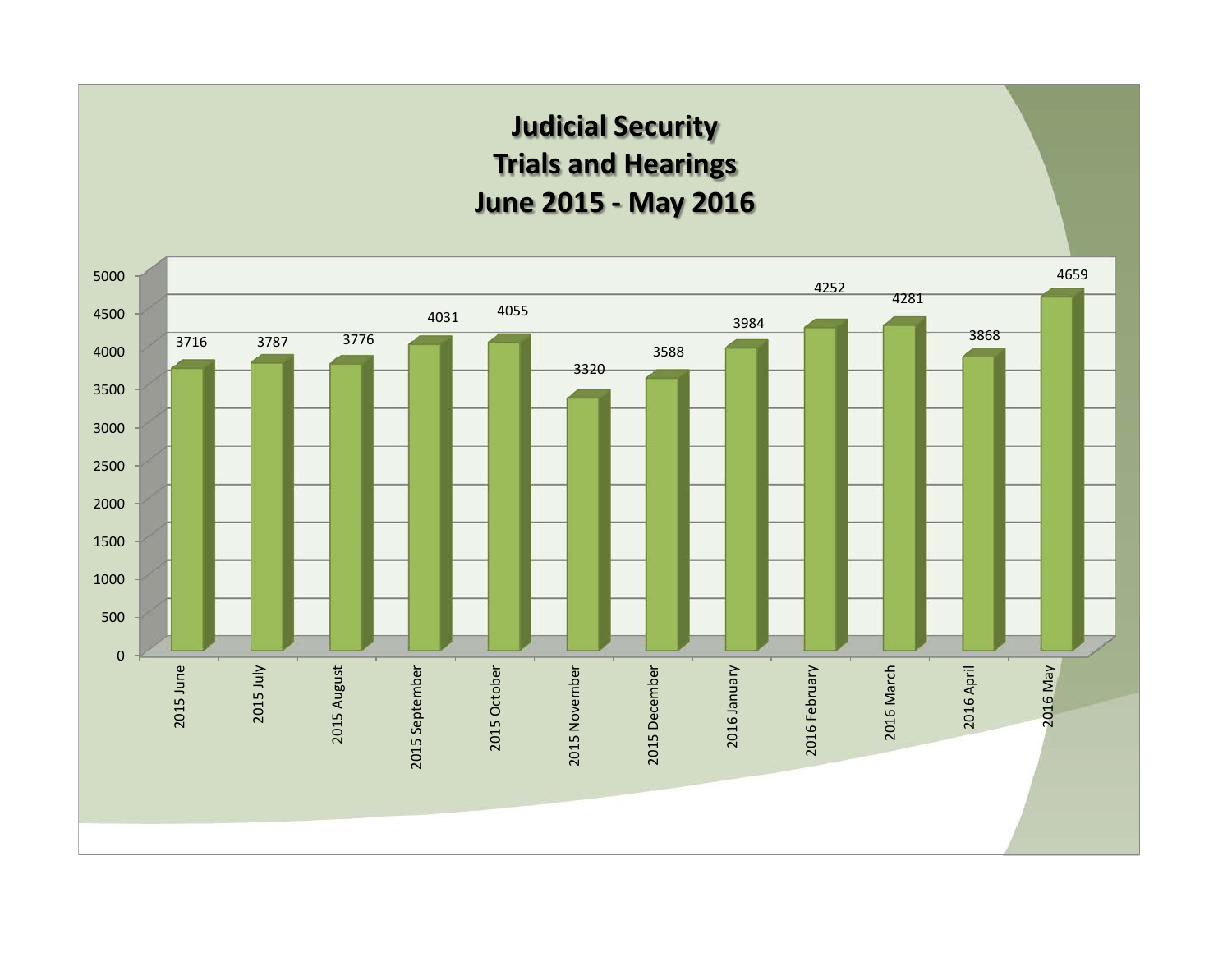

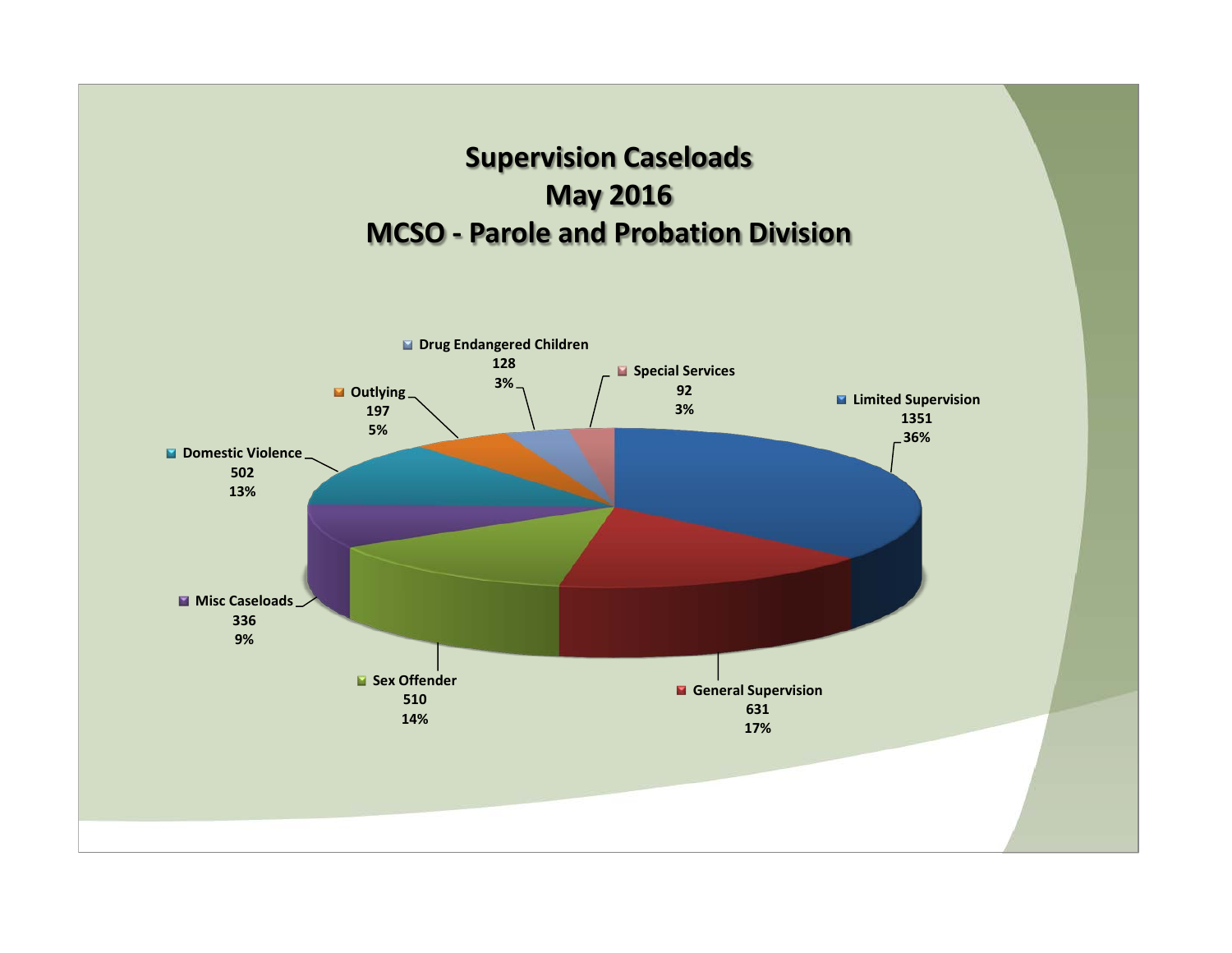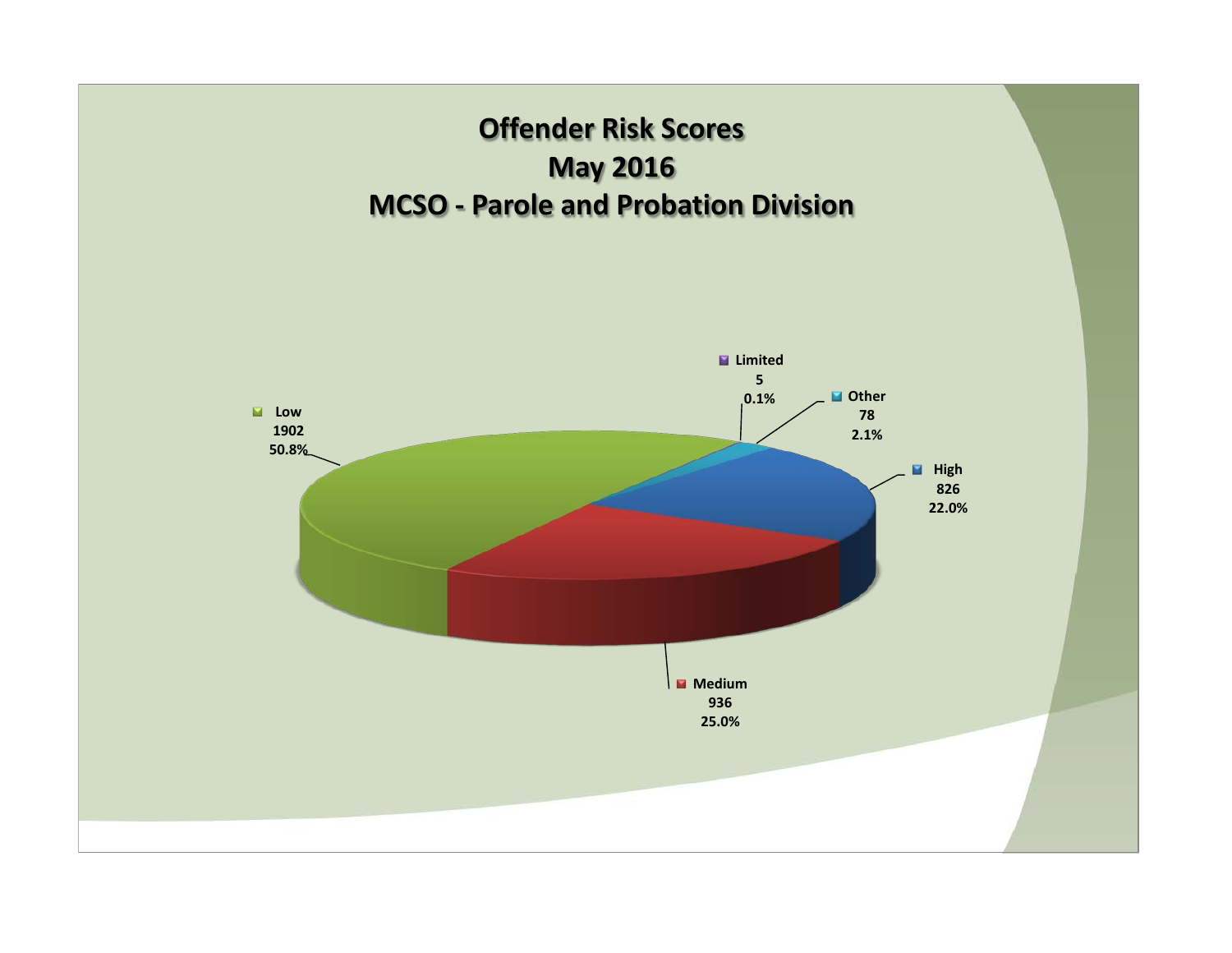